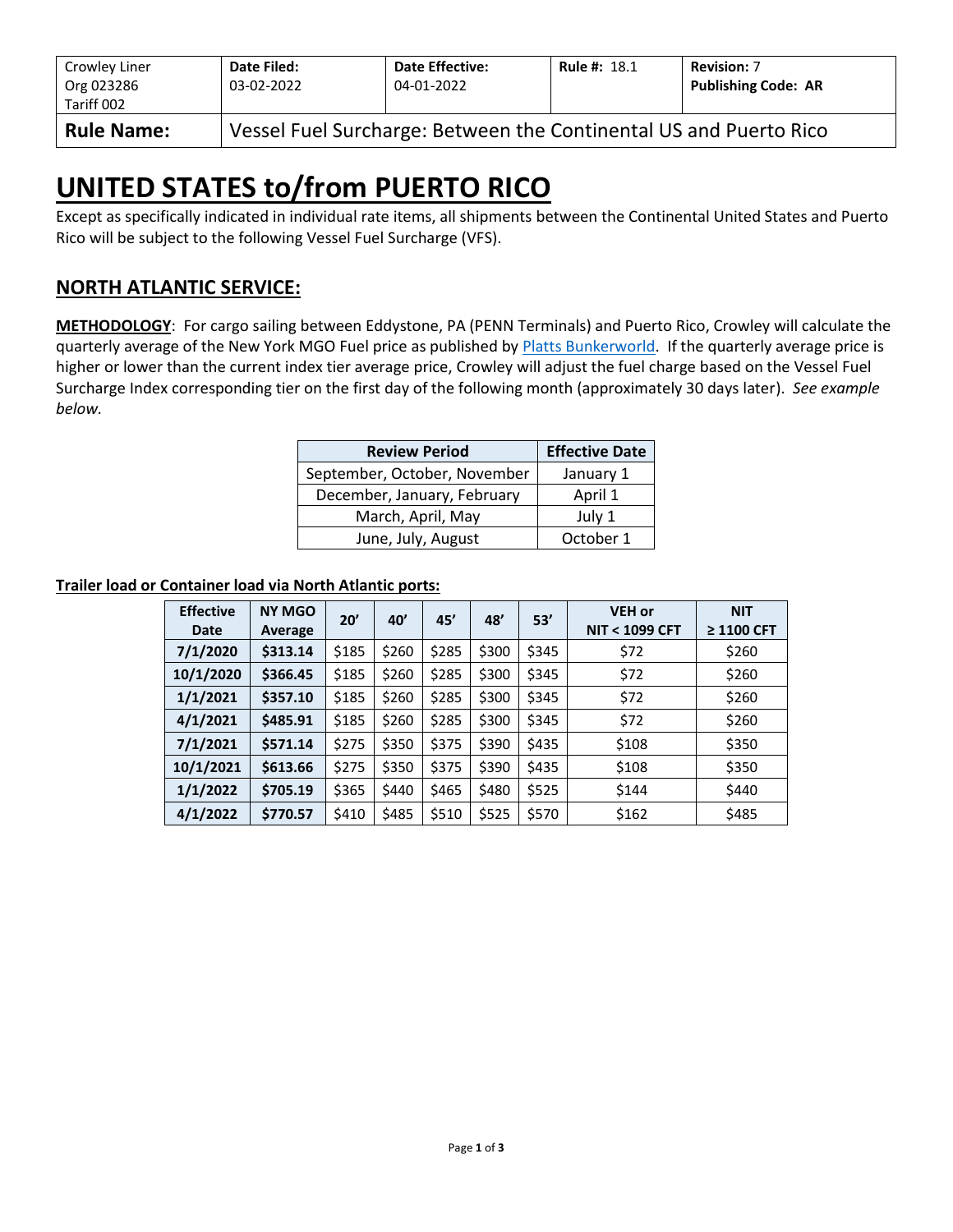| Crowley Liner<br>Org 023286<br>Tariff 002 | Date Filed:<br>03-02-2022                                         | <b>Date Effective:</b><br>04-01-2022 | <b>Rule #: 18.1</b> | <b>Revision: 7</b><br><b>Publishing Code: AR</b> |  |  |  |  |
|-------------------------------------------|-------------------------------------------------------------------|--------------------------------------|---------------------|--------------------------------------------------|--|--|--|--|
| <b>Rule Name:</b>                         | Vessel Fuel Surcharge: Between the Continental US and Puerto Rico |                                      |                     |                                                  |  |  |  |  |

### **SOUTH ATLANTIC SERVICE:**

**METHODOLOGY**: For cargo sailing between Jacksonville, FL and Puerto Rico, Crowley will use a combination of two indexes to calculate the quarterly average. We will utilize New York MGO Fuel price as published by [Platts Bunkerworld](http://www.bunkerworld.com/) and Henry Hub's Natural Gas (LNG) price as published by the [U.S. Energy Information Administration.](https://www.eia.gov/dnav/ng/hist/rngwhhdD.htm) The index will be weighted 85% LNG and 15% MGO.

Crowley will adjust the fuel based on the change in fuel price on a quarterly basis per the below:

| <b>Review Period</b>         | <b>Effective Date</b> |
|------------------------------|-----------------------|
| September, October, November | January 1             |
| December, January, February  | April 1               |
| March, April, May            | July 1                |
| June, July, August           | October 1             |

#### **Trailer load or Container load via South Atlantic ports:**

| <b>Effective</b><br>Date | <b>NY MGO</b><br>Average                                                                              | <b>LNG</b><br>Average | 20'   | 40'   | 45'   | 48'   | 53'   | <b>VEH or</b><br><b>NIT &lt; 1099 CFT</b> | <b>NIT</b><br>$\geq$ 1100 CFT |  |  |  |
|--------------------------|-------------------------------------------------------------------------------------------------------|-----------------------|-------|-------|-------|-------|-------|-------------------------------------------|-------------------------------|--|--|--|
| 7/1/2020                 | \$313                                                                                                 | \$1.76                | \$185 | \$260 | \$285 | \$300 | \$345 | \$72                                      | \$260                         |  |  |  |
| 10/1/2020                | \$366.45                                                                                              | \$1.90                | \$185 | \$260 | \$285 | \$300 | \$345 | \$72                                      | \$260                         |  |  |  |
| 1/1/2021                 | \$357.10                                                                                              | \$2.30                | \$262 | \$337 | \$362 | \$377 | \$422 | \$103                                     | \$337                         |  |  |  |
| 4/1/2021                 | \$485.91                                                                                              | \$2.80                | \$338 | \$413 | \$438 | \$453 | \$498 | \$133                                     | \$413                         |  |  |  |
|                          | Removed 5 days from LNG average, as it increased the average to \$3.52, due to the 2021 winter storm. |                       |       |       |       |       |       |                                           |                               |  |  |  |
| 7/1/2021                 | \$571.14                                                                                              | \$2.73                | \$313 | \$388 | \$413 | \$428 | \$473 | \$123                                     | \$388                         |  |  |  |
| 10/1/2021                | \$613.66                                                                                              | \$3.72                | \$348 | \$423 | \$448 | \$463 | \$508 | \$138                                     | \$423                         |  |  |  |
| 1/1/2022                 | \$705.19                                                                                              | \$5.25                | \$489 | \$564 | \$589 | \$604 | \$649 | \$194                                     | \$564                         |  |  |  |
| 4/1/2022                 | \$770.57                                                                                              | \$4.254               | \$432 | \$507 | \$532 | \$547 | \$592 | \$172                                     | \$507                         |  |  |  |

#### **SOUTH ATLANTIC SERVICE CALCULATION**

|    | <b>CALCULATION STEPS:</b>                                         | <b>CALCULATION EXAMPLE:</b>                                    |                                                                  |        |       |       |       |       |       |            |            |  |
|----|-------------------------------------------------------------------|----------------------------------------------------------------|------------------------------------------------------------------|--------|-------|-------|-------|-------|-------|------------|------------|--|
| 1. | Calculate MGO Quarterly average                                   | MGO Average: \$530/MT                                          |                                                                  |        |       |       |       |       |       |            |            |  |
|    |                                                                   | MGO Corresponding Tier: \$500-\$559                            |                                                                  |        |       |       |       |       |       |            |            |  |
| 2. | Find the corresponding tier on the MGO index                      |                                                                | From                                                             | To     | 20'   | 40'   | 45'   | 48'   | 53'   | <b>VEH</b> | <b>NIT</b> |  |
|    |                                                                   |                                                                | \$500                                                            | \$559  | \$230 | \$305 | \$330 | \$345 | \$390 | \$90       | \$305      |  |
| 3. | Multiply the 40' amount by 15% (round up)                         | MGO 40' $\rightarrow$ \$305 x 15% = \$45.75 $\rightarrow$ \$46 |                                                                  |        |       |       |       |       |       |            |            |  |
| 4. | Calculate the LNG Quarterly average                               | LNG Average: \$2.30/MMBTU                                      |                                                                  |        |       |       |       |       |       |            |            |  |
|    |                                                                   |                                                                | LNG Corresponding Tier: \$2.26-\$2.50                            |        |       |       |       |       |       |            |            |  |
| 5. | Find the corresponding tier on the LNG index                      |                                                                | From                                                             | To     | 20'   | 40'   | 45'   | 48'   | 53'   | <b>VEH</b> | <b>NIT</b> |  |
|    |                                                                   |                                                                | \$2.25                                                           | \$2.49 | \$235 | \$310 | \$335 | \$350 | \$395 | \$92       | \$310      |  |
| 6. | Multiply the 40' amount by 85% (round up)                         |                                                                | LNG 40' $\rightarrow$ \$310 x 85% = \$263.50 $\rightarrow$ \$264 |        |       |       |       |       |       |            |            |  |
| 7. | Add steps 3 and 6 together (round up)                             |                                                                | $$46 + $264 = $310$                                              |        |       |       |       |       |       |            |            |  |
| 8. | Calculate the difference from step 7 to current<br>40' fuel level | $$310 - $260$ (CURRENT 40' LEVEL) = +\$50 for the 40' LEVEL    |                                                                  |        |       |       |       |       |       |            |            |  |
| 9. | Repeat for each equipment size or type                            |                                                                | Repeat for each equipment size or type                           |        |       |       |       |       |       |            |            |  |